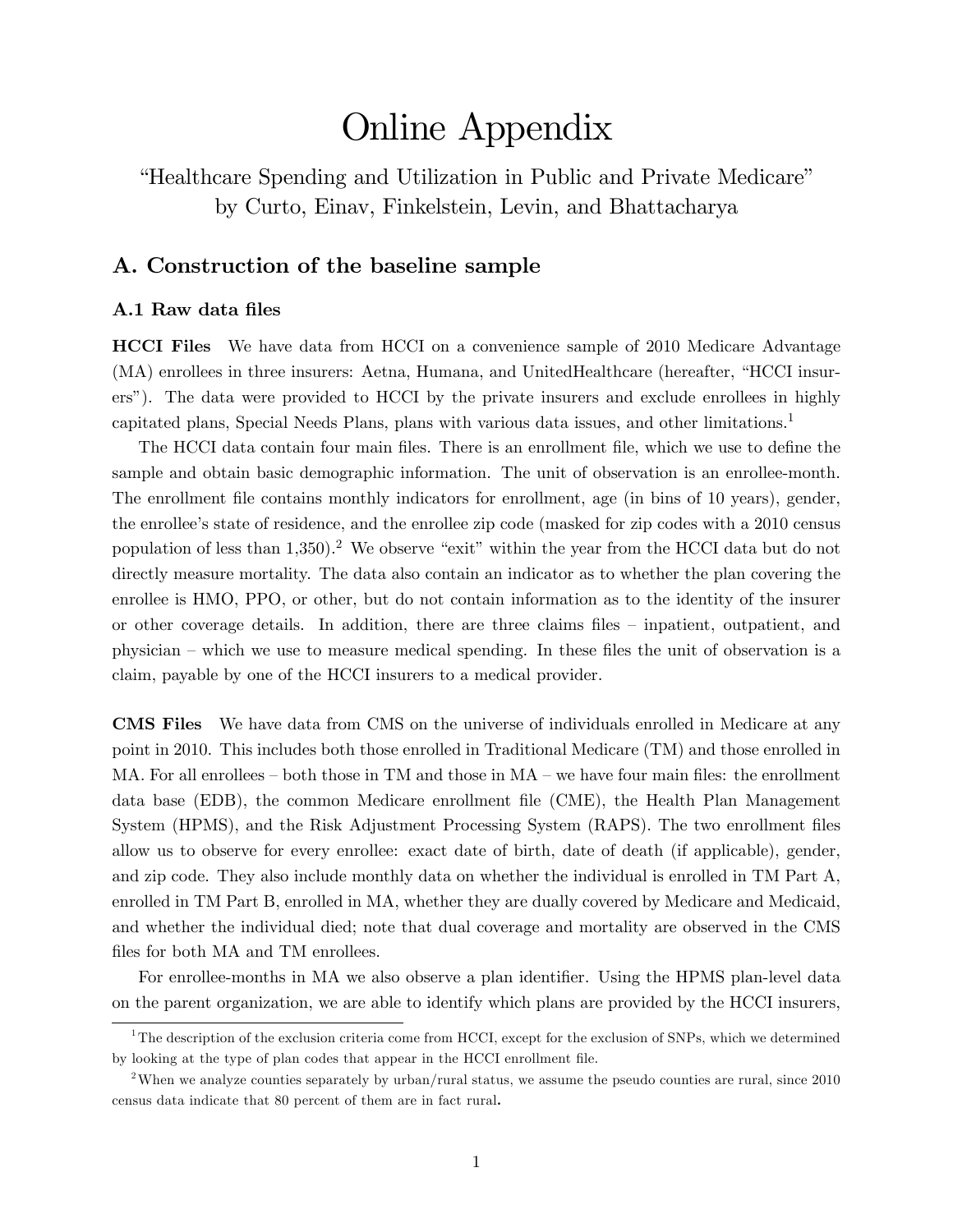and also whether the plan is a Special Needs Plan (SNP), specialized Medicare Advantage plans for particular types of individuals (e.g. those in long term care institutions). We assign an MA enrollee an MA plan based on the first plan in which she is enrolled in the year.

The RAPS file has a risk score and indicators for each health indicator (HCC) that goes into the calculation of the risk score, for every enrollee. These HCCs are then integrated using a predictive formula that combines them together to form a risk score, which is a predictor of the enrollee's healthcare spending in the subsequent year. We observe these indicator for MA enrollees since MA plans must submit HCCs to CMS to determine their CMS payments. The RAPS file also contains indicators for the enrollees' type – community (90%), new (9%), or long-term institutional (1%) – and three risk scores (one for each type), and we assign each enrollee her type-specific risk score.

For TM enrollees only, the CMS data allows us to measure healthcare utilization and spending through 6 claims files: inpatient, outpatient, SNF, home health, durable medical equipment, and physician. A seventh claims file  $-$  the hospice claims file  $-$  contains utilization and spending for both TM and MA enrollees (since hospice is reimbursed by CMS for MA enrollees as well as TM enrollees); the hospice file is the only CMS file where we can observe utilization and spending for MA enrollees.

Finally, for MA enrollees we use the Monthly Membership Detail Report and the HPMS to construct information on revenues to MA insurers. Specifically, for each individual enrolled in an MA plan, we observe the payment from CMS to the insurer. The payment from CMS to the insurer consists of a part that is retained by the insurer and the rebate which is passed on by the insurer to the enrollee. We observe, for each plan, this rebate amount, as well as the Part C premium that is paid by the enrollee to the insurer. We define MA revenue for a given enrollee-month as the payments from CMS to the insurer minus the rebate to consumers, plus the Part C premiums.

#### A.2 Sample definition

We use the HCCI data to analyze spending and healthcare utilization for individuals covered by the HCCI insurers. We use the CMS data for two primary purposes: to construct comparison spending and healthcare utilization estimates for "comparable" TM enrollees, and to create an independent measure of enrollment in the HCCI insurers' plans that we use to examine and validate the completeness of the HCCI enrollment data. Both of these exercises require that we define a TM and an MA enrollee in the CMS data.

Throughout this paper, in the CMS data we define an enrollee as enrolled in MA if she is enrolled in MA for at least one month during  $2010$ ; we define someone as enrolled in TM if she is not enrolled in MA during any month in 2010, and is enrolled in TM Part A and TM Part B in at least one month during 2010. We count the enrollee-months in MA as the total number of months in MA during the year. Within MA, we can further identify the subset of MA enrollees who are in the three HCCI insurers. We restrict our analysis to enrollee-months who are 65 and over, who reside in one of the 50 states or the District of Columbia; we do not require individuals to be enrolled for a full year.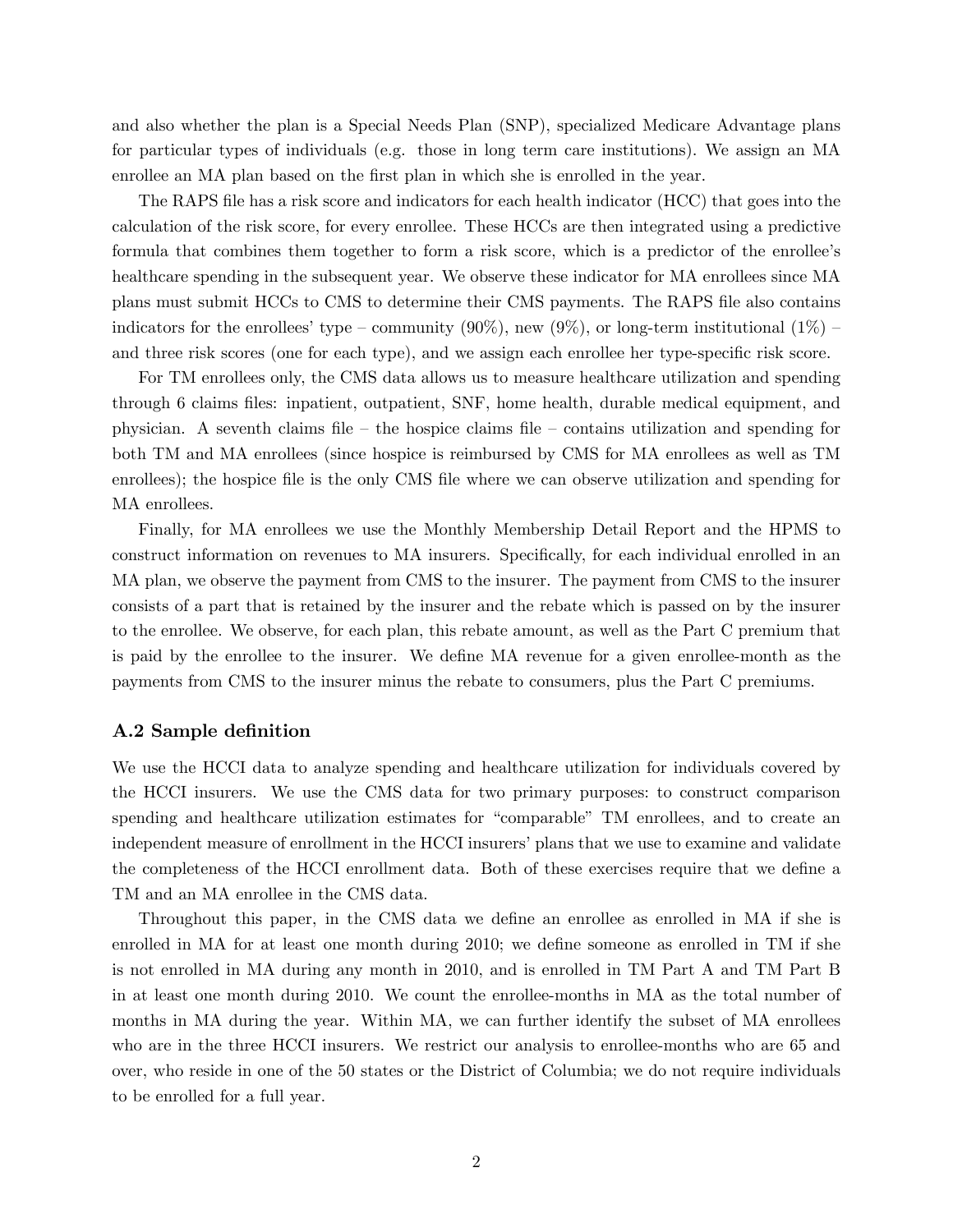We can measure the completeness of the HCCI data in terms of enrollment by the HCCI insurers by comparing enrollee-month counts in the HCCI data to enrollee-month counts for these HCCI insurers in the CMS data, which in principle records the universe of enrollees in those same plans. Appendix Table A1 shows enrollee-month counts for the three HCCI insurers according to the HCCI data and the CMS data, overall, and separately by state. To analyze how "complete" the HCCI data are, we compare counts of enrollee-month by state in the HCCI data (column 3) to analogous counts of enrollee-months in the HCCI insurers by state in the CMS data (column 5); we exclude from the CMS comparison enrollment counts in the HCCI insurers any enrollees in SNP plans since, as discussed, these are also excluded from the HCCI data. The HCCI data contain about 78 percent of total MA enrollees for the HCCI insurers; "missing" enrollees disproportionately concentrated in the Western US.

We restrict our analysis to the 36 "complete data" states, which we define as states where the count of enrollee-months in HCCI is within 10 percent of the corresponding count in CMS data. The 10 percent cutoff is arbitrary, but 30 of the 36 states are within 5 percent, and these 30 states would account for more than 70% of the enrollees in the baseline sample, so the results are unlikely to change much with more conservative sample definitions. Overall, a comparison of column 8 and column 6 of Table 1 shows that our baseline sample in HCCI has 1 percent more enrollees than the pseudo HCCI enrollment data set we create for the same baseline sample in CMS; this is in line with what we would expect, given that plan enrollment data is missing in CMS for 1 percent of MA enrollees.

Columns (1) and (2) of Appendix Table A1 show, by state, the MA share of Medicare enrollment and the HCCI insurer share of MA. Overall, the 36 states that we analyze comprise 61 percent of enrollment in HCCI insurers nation-wide. As can be seen in Appendix Figure A1, the states that are omitted from our baseline analysis are disproportionately in the Western US.

## B. Construction of specific variables

We analyze MA medical spending and utilization in the HCCI data. We benchmark it against TM spending and utilization in the CMS data, for observably similar enrollees. We therefore construct parallel medical spending and healthcare utilization variables in the HCCI and CMS data. Unless explicitly noted, all MA medical spending and healthcare utilization measures are derived from HCCI data, and all TM spending measures are derived from CMS data. All measures are constructed at the enrollee-month level unless explicitly noted.

Total spending is defined as the sum of insurer spending plus out-of-pocket spending. Insurer spending is defined based on the actual amount paid by the plan (either MA or TM) to the provider. In other words, it is the transacted (as opposed to list) price. Out-of-pocket spending is the amount owed by the enrollee (i.e. the sum of any coinsurance, copay, and deductible). For individuals enrolled in TM, some of this "out of pocket" spending may be covered by supplemental private insurance (Medigap), which they may purchase separately.

Medical spending is divided across claims files based on who is billed, which does not map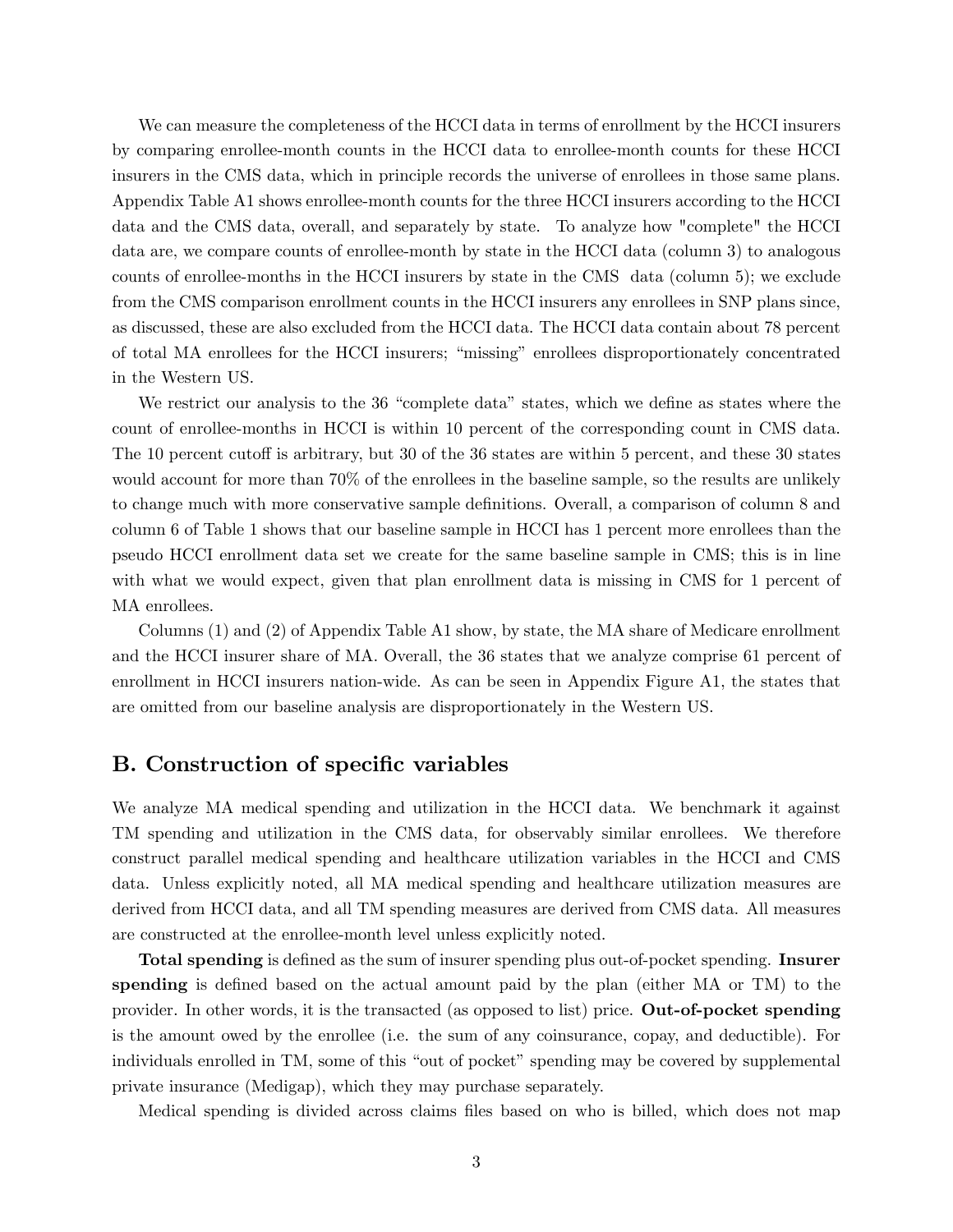perfectly to our concept of "place of care." In particular, institutional billing goes to the relevant institutional file (e.g., inpatient or outpatient) while individual provider billing (regardless of whether it is inpatient or outpatient) goes to the physician (aka carrier) Öle. The structure of claims files is slightly different across the two data sources. We use three HCCI claims files: Inpatient, outpatient and physician. We use seven CMS claims files: inpatient, outpatient, physician, SNF, home health, durable medical equipment, and hospice. In HCCI, the SNF spending is in the inpatient Öle; we identify SNF claims in the HCCI inpatient Öle based on their Place of Service (POS) codes (POS code of 31-33 determines a SNF). In HCCI, home health and durable medical equipment are in the outpatient and physician files. Hospice is reimbursed by TM for both TM and MA enrollees; there is therefore no hospice spending in the HCCI data, but we can observe hospice spending in the CMS data for both TM and MA enrollees. Finally, we note that in HCCI the inpatient file includes all admissions in 2010, while in CMS the inpatient and SNF files include discharges in 2010; we therefore supplement the 2010 SNF and inpatient discharge files in CMS with the 2011 SNF and inpatient discharge files, and in both files limit the analysis to admissions that occur in 2010; in this way we reconstruct a 2010 admission file that is parallel to the HCCI admission file.

Below we describe he construction of specific variables.

Total spending and components All of these measures are constructed at the enrollee-month level unless explicitly noted otherwise. Note that for inpatient and SNF spending, we associate the spending with the month in which the admission occurred even when the stay extends into subsequent months.

- Total spending: the sum of inpatient, outpatient, and SNF spending.
- Inpatient spending: in the CMS data it covers all spending on the inpatient file plus spending on the physician file associated with an inpatient hospital (POS code of  $21$ ). In the HCCI data it covers all spending on the inpatient Öle minus SNF spending (as mentioned, POS codes of 31-33) plus spending on the physician file associated with an inpatient hospital (POS code of 21).
- Outpatient spending: in CMS data it is the sum of all spending on the outpatient Öle, the home health file, and the durable medical equipment file, plus all spending on the physician file for which POS is not 21. In HCCI data is it the sum of all spending on the outpatient file (which, recall, includes home health and durable medical equipment), plus spending on the physician file for which POS is not 21.
- SNF spending: in CMS data it is the sum of all spending on the SNF Öle, while in HCCI file it is the sum of all spending on the inpatient file with POS codes 31-33.
- Hospice spending: hospice care is reimbursed by TM for both TM and MA enrollees. There is therefore no hospice spending in the HCCI data, but we can observe hospice spending in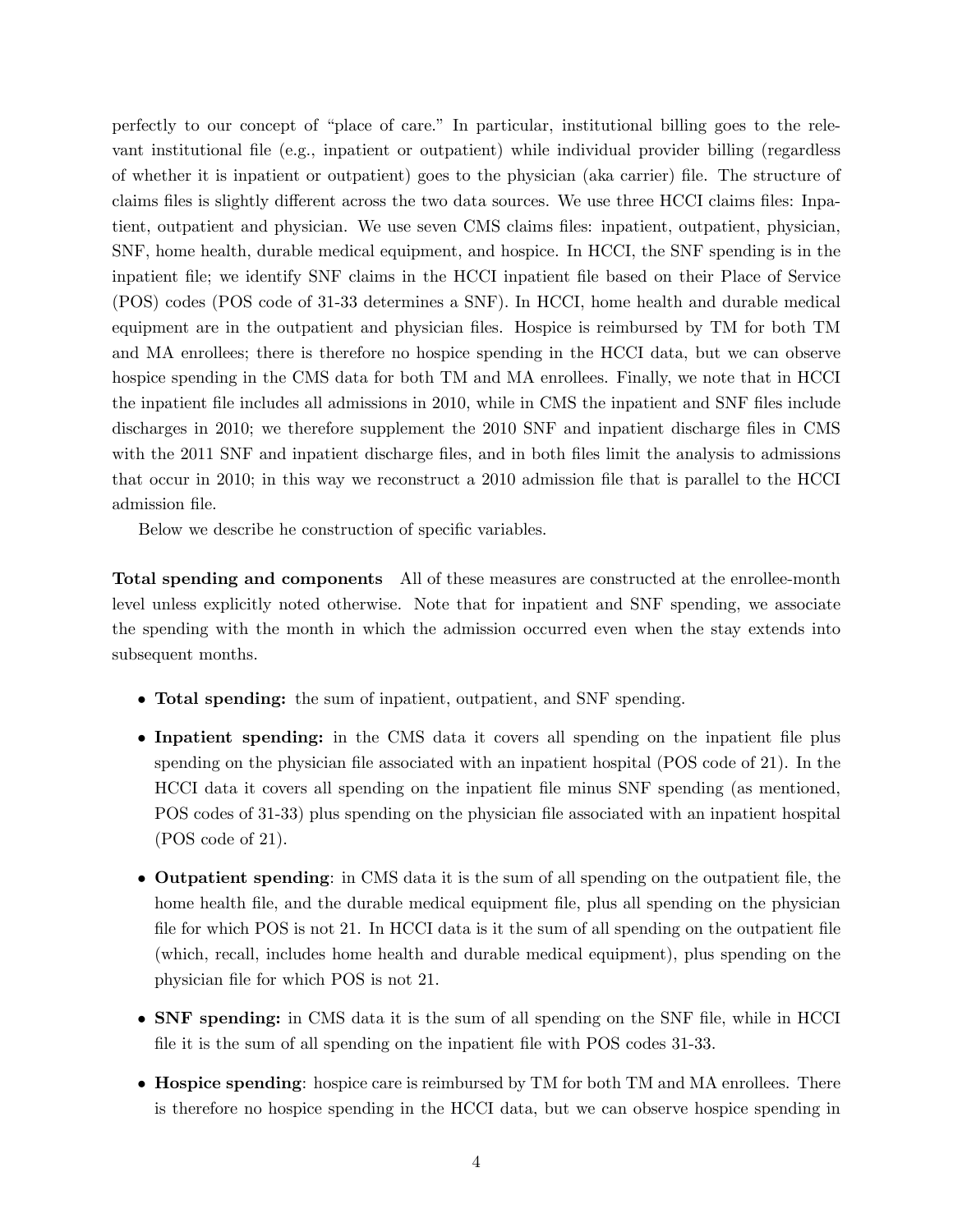the CMS data for both TM and MA enrollees. We use the hospice file in the CMS data to measure hospice spending in TM and in MA.

Healthcare utilization In addition to measuring spending, we also measure healthcare utilization. We define a number of standard measures of healthcare use for each enrollee-month. We measure inpatient utilization using the inpatient files. In the HCCI data we only count observations that are inpatient hospital admissions (i.e. we exclude SNF admissions based on POS codes of 31-33). We measure SNF utilization using the SNF Öle in the CMS data and the inpatient Öle in the HCCI data, only counting admissions with POS codes of 31-33.

- Inpatient days: the sum of the days associated with each inpatient admission that month; as with our inpatient spending measure, this will include all the days for each admission in a given month, even if those days extend beyond that month. We measure the days of a given admission as the difference between discharge date and admission date, plus 1.
- SNF days: is defined analogously to inpatient days. In the CMS file, discharge date is missing for about 18 percent of the observations, which appears to reflect discharges that extend beyond the 100-day coverage period for SNF in TM. Since we are interested in TMcovered utilization, we impute 100 days for such discharges.
- $\bullet$  Inpatient admissions: any inpatient admission that month.<sup>3</sup>
- Physician visits: is measured based on claims in the physician file (excluding claims with POS code of 21, which indicates that they occur in an inpatient setting). We define physician visits as the sum of primary care visits and specialty care visits. We allow a maximum of one primary care visit per patient-day, and one specialist visit per patient day. Following the approach in Finkelstein et al.  $(2016)$ , our definition of primary care physicians and specialists follows the Dartmouth Atlas.<sup>4</sup> Specifically, we crosswalk the primary care and specialist definitions in the Dartmouth Atlas to the list of HCFA specialty codes in the CMS data. The HCCI data has a separate set of provider category codes which we crosswalk to the HCFA specialty codes.
- ED visits: we identify ED visits based on their revenue center codes. ResDAC identifies revenue center codes 0400-0459 and 0981 as indicating ER services.<sup>5</sup> We define ED visits as the sum of outpatient ED visits and inpatient ED visits. We allow a maximum of one outpatient ED visit per patient-day and a maximum of one inpatient ED visit per patient - admission date. We identify an outpatient ED visit by an outpatient claim line with the

 $3\text{We do not define an analogous "SNF admission" measure because the HCCI data are not conductive to defining the system of the system.}$ distinct admissions; we observe many consecutive short stays in SNFs for patients, and it is unclear whether these are distinct admissions.

<sup>4</sup> See http://www.dartmouthatlas.org/downloads/methods/research\_methods.pdf, page 6

<sup>5</sup> Source: https://www.resdac.org/resconnect/articles/144.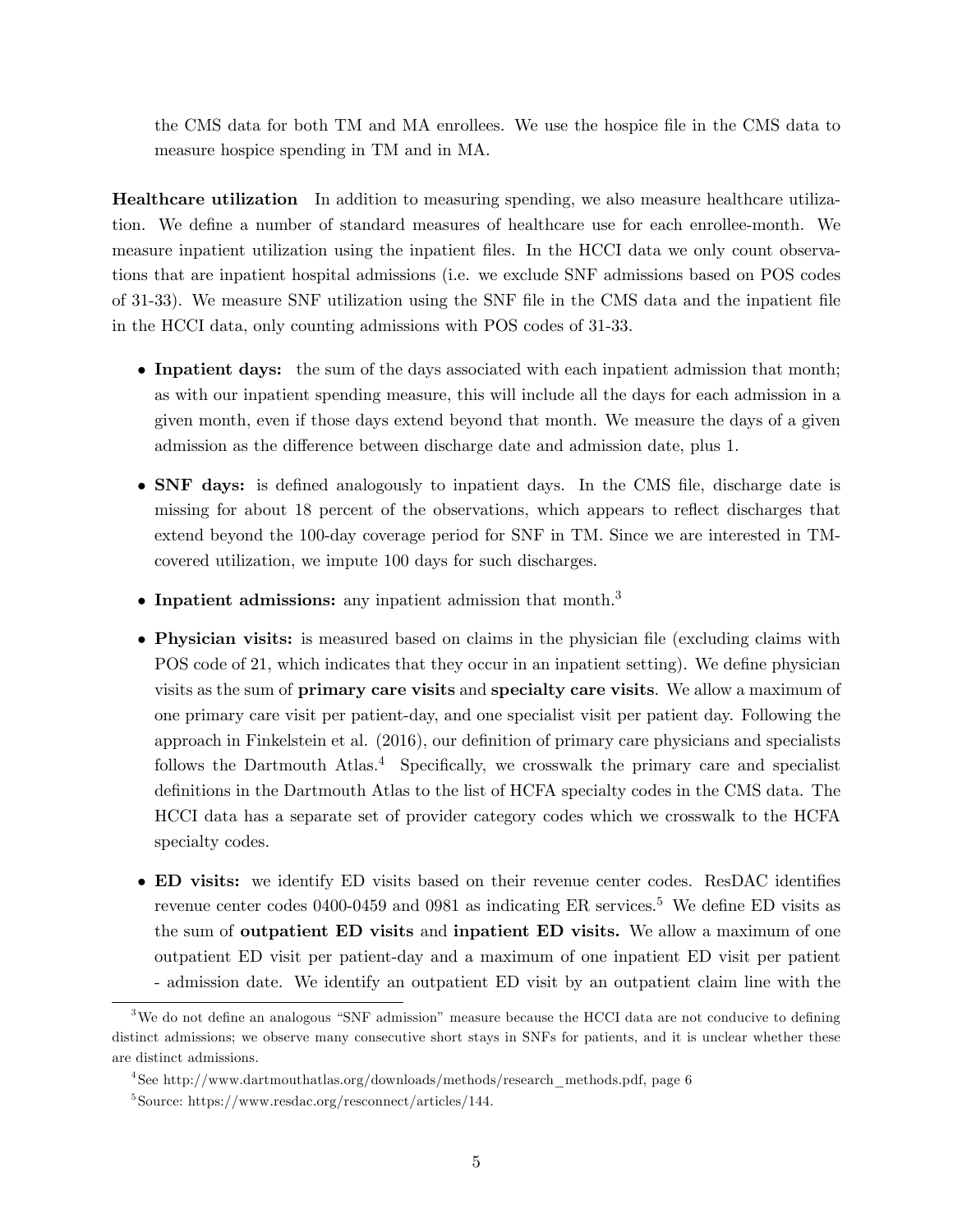relevant revenue code and identify an inpatient ED visit by a (non-SNF) inpatient claim line with the relevant revenue code.

- Diagnostic Tests and Imaging Procedures. Our definition of diagnostic tests and imaging procedures follows Song et al. (2010), and is based on BETOS codes: codes beginning with T are diagnostic tests, and codes beginning with I are imaging procedures. We examine all claims files for possible diagnostic tests and imaging procedures.
- Surgery. We define surgeries as the sum of inpatient surgeries and outpatient surgeries. We define an **inpatient surgery** using the inpatient claims file (excluding, in the case of the HCCI data, POS codes of 31-33 since these indicate SNF). We classify an inpatient admission as having an inpatient surgery if it is associated with a "surgical  $DRG$ ".<sup>6</sup> We count each unique inpatient admission with a surgical DRG as one inpatient surgery. We define an outpatient surgery based on the HCPCS codes in the outpatient file explicitly identified as corresponding to "outpatient surgery"; we exclude any claims classified as "emergency" room" claims from this definition. We restrict to a maximum of one outpatient surgery per patient-date.

**Spending per encounter** To measure spending per SNF day we use the above definitions of SNF spending and SNF days. To measure spending per inpatient admission or inpatient day, we use the above definition of inpatient admissions and inpatient days above; we measure inpatient spending however only counting spending on the inpatient file (i.e. not including physician spending with POS code of 21 as we do when breaking down spending by category). To measure spending per outpatient ED visit; we count all spending on the same date as the outpatient ED visit date that is on the outpatient file or is on the physician file with a POS code of  $23$  ("Emergency room"). For all of these measures, we take the average across enrollee-months of the ratio of spending to utilization for that enrollee-month..

Preventive care We analyze the set of preventive care measures in Finkelstein et al. (2016) that we can reasonably replicate in our data. These in turn are drawn from procedures measured in the Dartmouth Atlas and the Centers for Medicare and Medicaid (CMS). These measures are typically defined as rates of any care receipt during an observation period (an enrollee-month in the baseline analysis) for a denominator of "relevant" patients. In some cases, we have to modify the denominator due to limitations of the HCCI data (e.g. coarse age bins or the inability to do a two-year "look back" period). We highlight these modifications below, which we do in parallel for both MA and TM measures so that they are internally comparable:

<sup>6</sup>The primary source was https://www.cms.gov/Research-Statistics-Data-and-Systems/Statistics-Trends-and-Reports/MedicareFeeforSvcPartsAB/downloads/DRGDesc10.pdf. Information on 6 DRGs (14, 16, 17, 570, 571, 572), which is not present in the above source, was added from https://www.cms.gov/Medicare/Coding/ICD10/Downloads/ICD-10-MS-DRG-v32-Definitions-Manual-Text.zip. Information on DRG 15 was added after manual search on-line.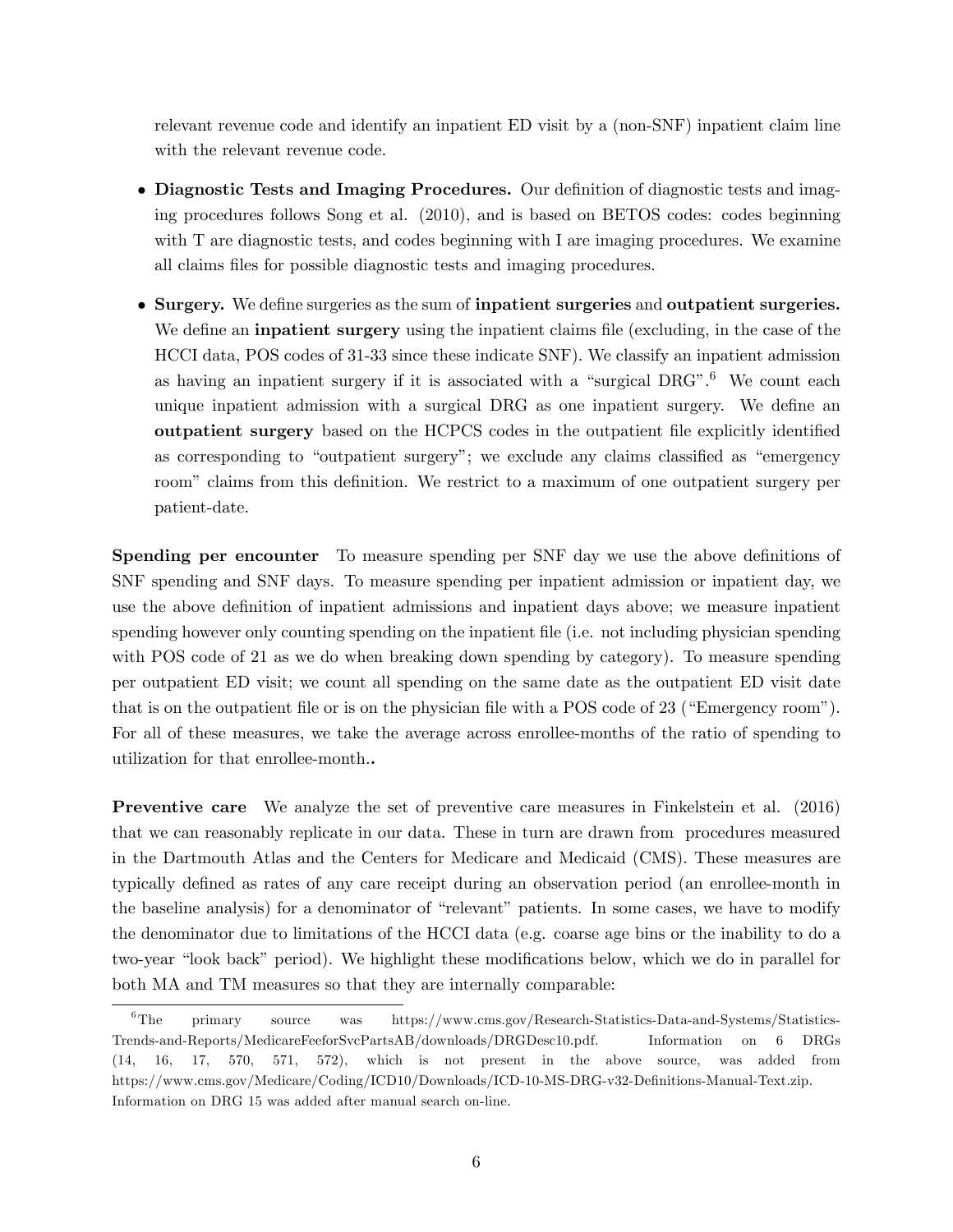- Mammogram is defined following the Dartmouth Atlas (see http://www.dartmouthatlas.org/data/ table.aspx?ind=169). We define the denominator as women ages 65-74; due to the coarseness of the age variable in HCCI, this is a broader "risk set" than the Dartmouth Atlas denominator of women ages 67-69.
- Diabetes screen ("HbA1c test"), cholesterol test ("blood lipids test"), and retinal  $e$ **ye exam** ("retinal or dilated eye exam") are defined following the Dartmouth Atlas (see http://www.dartmouthatlas.org/data/map.aspx?ind=160). For all of them the denominator  $(risk set)$  is defined as all enrollees aged  $65-74$  with a diagnosis of diabetes. Due to the coarseness of the age variable in HCCI, this is a slightly different "risk set" than the Dartmouth Atlas denominator of enrollees aged 65-75 with a diagnosis of diabetes. The definition of "a diagnosis of diabetes" also differs because we have only one year of data while the Dartmouth Atlas defines a diabetes diagnosis based on encounters with specific codes identifying diabetes during the year or prior year; we are able to replicate their coding exactly, but because we can only look during our one observation year, our definition is more stringent than theirs.
- Seasonal influenza vaccine, cardiovascular screening blood test, colorectal cancer screening, pap smears, pelvic examinations, and prostate cancer screening are defined following CMS' preventive care definitions (see https://www.cms.gov/Medicare/Prevention/ PrevntionGenInfo/Downloads/MPS\_QuickReferenceChart\_1.pdf; downloaded on  $08/11/2016$ ); for a list of relevant ICD-9 codes see https://www.cms.gov/Medicare/Prevention/ Prevntion-GenInfo/ Downloads/MPS-QuickReferenceChart-1TextOnlywithICD9.pdf (downloaded on 08/11/2016). For influenza, cardiovascular screening, and colorectal cancer, the denominator is everyone. For pap smears and pelvic exams, the denominator is all women, and for prostrate cancer the denominator is all men.

Appropriateness of ED visit: Billings et al. Algorithm We also classify visits using an algorithm developed by Billings et al. (2000) that is based on the primary ICD-9 diagnosis code for the visit. To construct this algorithm, a panel of emergency department and primary care physicians was given access to a sample of 6,000 full emergency department records. These full records contained detailed information about the patient including age, gender, vital signs, medical history, presenting symptoms and also information about the resources used on the patient in the emergency department, the diagnoses made and procedures performed. Based on this much more extensive information than available in typical discharge or claims data like ours, each physician classified each record into one of four categories. For each primary diagnosis, the algorithm assigns probabilities to each category of visit, based on averaging all the physicians' codings across all visits with that diagnosis. This reliance on probabilities derived from  $ex$  post diagnoses rather than  $ex$ ante symptoms is one of the major limitations of this measure, as has been noted elsewhere (e.g., Raven et al. 2013).

Several subsequent studies have validated the algorithm (e.g. Ballard et al., 2010, Gandi and Sabik 2014). Although originally created with ED discharge data, it has been applied to classify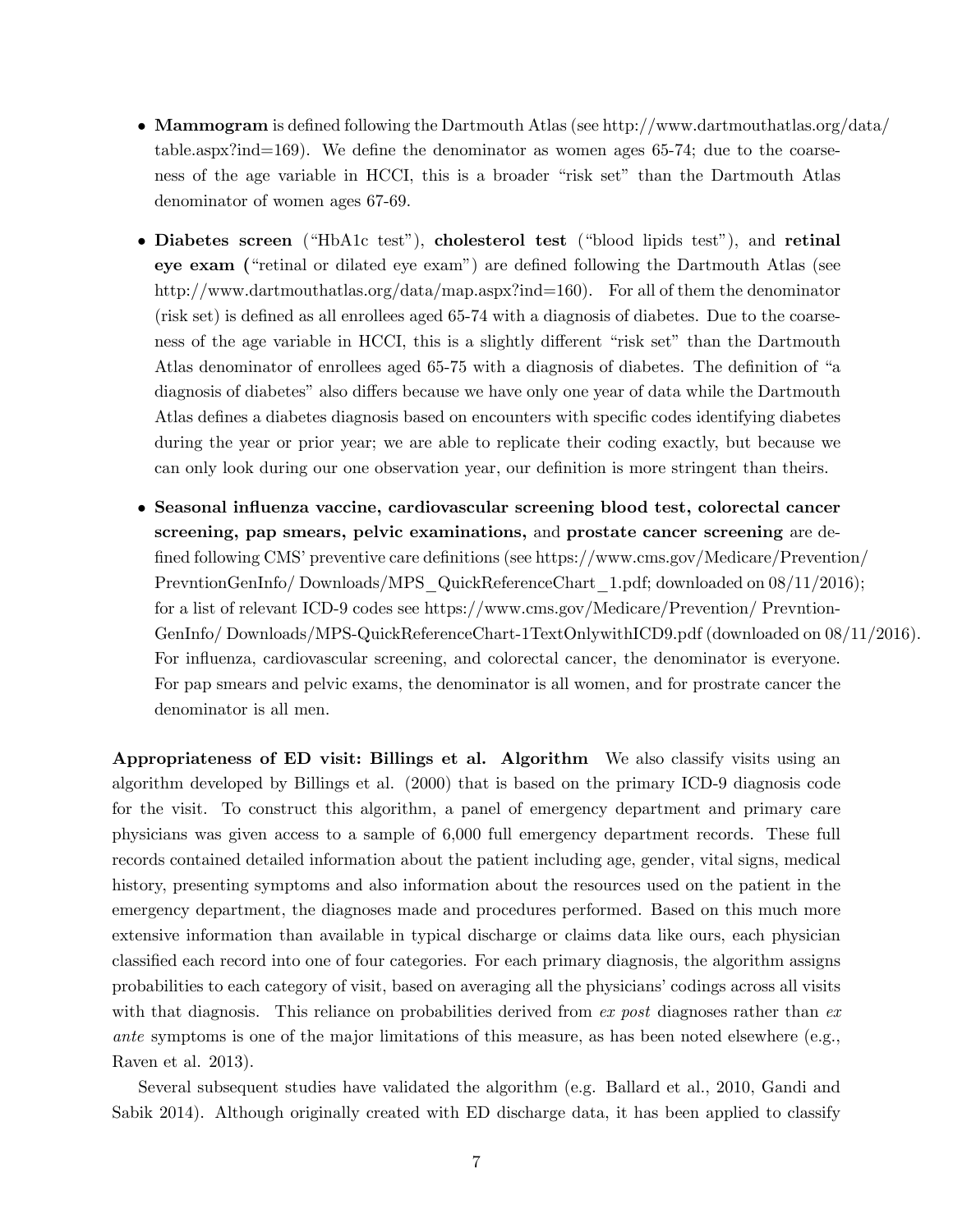ER visits from TM claims data (Joynt et al., 2013), and we follow that approach here. Like Joynt et al. (2013), we exclude from our analysis the few (in our case, less than 4 percent in either TM or MA data) ED visits with multiple primary diagnoses.

The algorithm classifies ED visits into 4 mutually exclusive categories. The fist distinction is between non-emergent and emergent cases. A non-emergent case is one where care is not required within 12 hours (for example, a toothache). Among emergent cases, a distinction is then made between emergent, ED care needed and emergent, ED care not needed ("primary care treatable"); the latter refers to cases where care is needed within 12 hours but can be provided in a primary care setting (e.g. a lumbar sprain). Finally, among emergent cases where ED care is needed, the algorithm makes a final distinction between those that are "**emergent, but primary** care preventable" and those that are "emergent but not primary care preventable." This final classification distinguishes between emergencies that require ED care but could have been prevented with appropriate ambulatory care (e.g. a heart attack) and those that could not.

Finally, diagnoses are marked as "unclassified" if the algorithm does not assign a probability weight to it. Presumably these represent diagnoses that are too infrequent to have been included in the dataset of visits coded by the panel of physicians who created the algorithm. In our setting, we find that about a quarter of ED visits are unclassified by the algorithm; this is comparable to what has been found in other settings (e.g. Taubman et al. 2014).

### C. Analysis of inpatient prices

Our objective is to compare the price of an admission at a given hospital for a given diagnosis (DRG) in MA to what this price would have been if (counterfactually) that admission had occurred under TM. For this analysis, we make two departures from our baseline. First, in measuring inpatient spending, we now only consider spending on the inpatient file, and not spending on the physician file associated with the inpatient admission (as we did previously in analyzing inpatient spending in e.g. Table 4). Second, we limit our analysis to the approximately 4,000 hospitals in our baseline MA sample that, for purposes of TM reimbursement, would have been covered by Medicare's Prospective Payment System (PPS). PPS covers virtually all standard (non-specialty) hospitals; limiting ourselves to MA admissions in these hospitals excludes about 5 percent of inpatient admissions, and about 7 percent of payments to inpatient hospitals. For these standard hospitals, pricing in TM (and to the best of our understanding in MA), is based primarily on the hospital at which the admission occurs and the DRG for which the patient was admitted.

We conduct two analyses, an analysis of average price differences by state, and an analysis of average price differences by DRG (for common DRGs). They are conceptually the same, just created at different units of aggregation.

State-level prices. To arrive at a state-level average price (in either MA or TM), we calculate the average price in the state for each MA admissions in a given DRG, and then take a weighted average of prices for each DRG in the state. We use as weights the DRG's (national) share of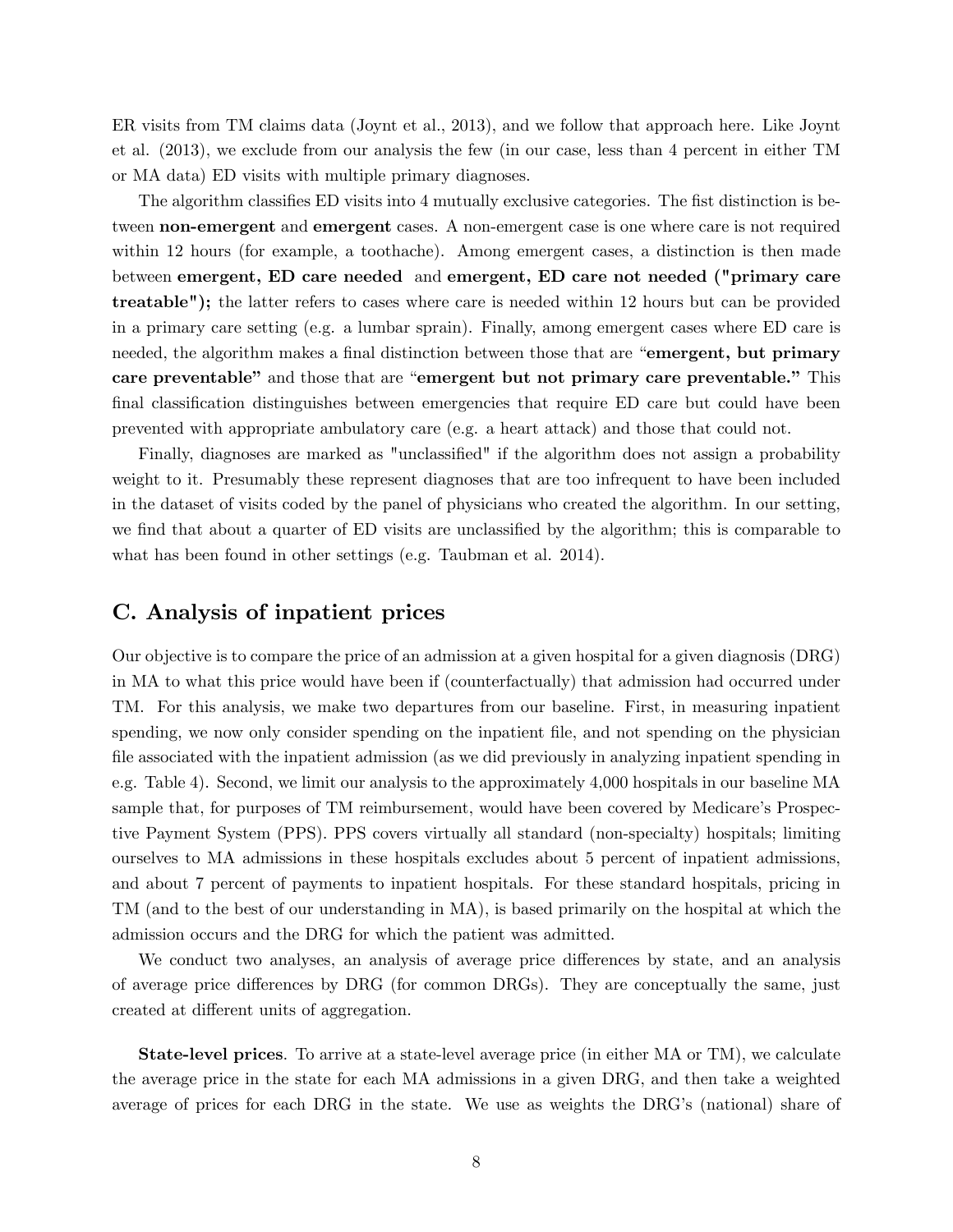admissions in  $MA$ ;<sup>7</sup> differences in average prices within MA (or within TM) across states therefore reflect price differences for a common "DRG basket."

Measuring the MA price for each MA admission is straightforward: we simply calculate total payments to hospitals for that admission, as measured in the inpatient Öle.

Measuring the (counterfactual) TM price for each MA admission proceeds in two steps. First, we calculate the TM formula price for each MA admission as a function of the hospital and DRG for that admission.<sup>8</sup> We compute the average, TM formula price for each DRG in the state, and then construct the state average TM formula price by taking a weighted average of prices across DRGs, using each DRG's (national) share of admissions (in MA) in that DRG as weights.

Second, we adjust these state average TM formula prices for observed differences between the state-level transacted price and formula price in TM. The actual, transacted TM price will not always correspond exactly to the formula TM price. For example, in certain costly cases, hospitals receive additional "outlier payments" covering 80 percent of costs beyond a threshold. In addition, if the individual is transferred to another hospital, the actual reimbursement will be below the reimbursement formula. Since in MA we observe transacted prices, we want to compare to an estimate of TM transacted prices. We therefore adjust the TM formula price to account for the average difference between TM actual and TM formula price. We calculate this adjustment factor using CMS data in which we can observe actual TM prices (i.e. payments, as we do in MA data) and can also construct TM formula prices. We calculate a state-specific adjustment factor that is the ratio of actual TM prices to formula TM prices in that state.<sup>9</sup> We multiply the state's average TM formula price by this state-specific adjustment factor to arrive at our estimate of the state-specific average TM price. Appendix Table A3 shows the state-specific average MA and TM prices.

DRG-level prices. The DRG-level analysis proceeds in a similar manner except that we now

<sup>&</sup>lt;sup>7</sup>For a few small states, there are a number of common (national) DRGs which, in that state, have no admissions. To address this, we impute the national average price for that DRG in that missing state-DRG pair, corrected by a state-specific correction factor. The state-specific correction factor is given by the ratio of the state price and average national price for the DRGs we do observe in that state.

<sup>&</sup>lt;sup>8</sup>As noted, under TM, these admissions would be reimbursed by Medicare's PPS; the PPS reimbursement formula is the product of a hospital-specific "base payment" rate times a diagnosis-specific (DRG) weight; both are publicly available from CMS.The DRG weights can be found here: https://www.cms.gov/Medicare/Medicare-Fee-for-Service-Payment/AcuteInpatientPPS/Acute-Inpatient-Files-for-Download-Items/CMS1247873.html (see file FY\_2010\_FR\_Table\_5). The hospital base payment rates can be found in the Medicare Impact File (available here: https://www.cms.gov/Medicare/Medicare-Fee-for-Service-Payment/AcuteInpatientPPS/Historical-Impact-Files-for-FY-1994-through-Present.html). The base payment rates for the hospital include hospital-specific adjustments for wage index reclassifications, indirect medical education payments, and disproportionate share payments. The HCCI data has encrypted hospital identifiers that can not be directly mapped to the publicly available data on hospital base payment rates. We are extremely grateful to Zack Cooper for providing us with a file containing these base payment rates linked to the encrypted hospital identifiers.

<sup>9</sup>Once again, for both actual and formula TM prices, we compute the average of admission prices by state-DRG, and then a weighted average by state, in which the weight associated to each DRG is the national share of MA admissions with that DRG.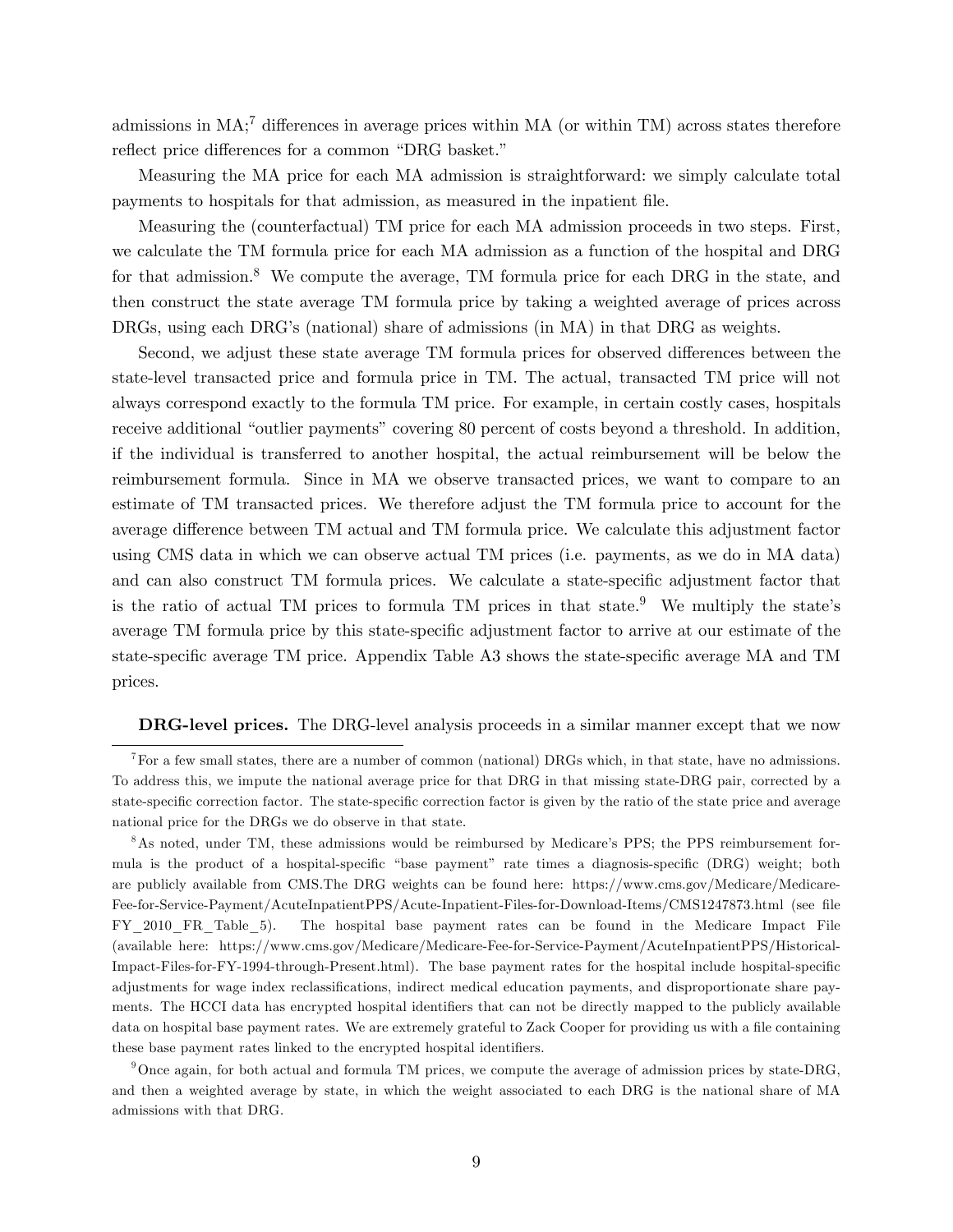compute the average price for each DRG by taking a weighted-average of prices for each state in the DRG, using as weights the state's share of admissions (across all DRGs) in MA; the differences in average prices across DRGs within MA (or within TM) therefore reflects price differences for a common "state basket," which mimics the geographic distribution of MA admission across states.

The measurement of the average TM price for each DRG proceeds in the same two steps. First, we calculate each DRG's average TM formula price using the same TM formula prices for each admission that we used in the state-level analysis, but now average these across states for each DRG, using the state's share of admission (in MA) as weights. Second, we adjust the average TM formula price in the DRG by a DRG-specific adjustment factor reflecting the DRG-specific ratio of actual TM prices to formula TM prices.<sup>10</sup> Appendix Table A2 shows the DRG-specific average MA and TM prices for the 20 most common DRGs.

# Appendix References

Ballard, Dustin, Mary Price, Vicki Fung, Richard Brand, Mary Reed, Bruce Fireman, Joseph P. Newhouse, Joseph Selby, and John Hsu. 2010. "Validation of an Algorithm for Categorizing the Severity of Hospital Emergency Room Visits." Medical Care 48(1).

Gandhi, Sabrina and Linsday Sabik. 2014. "Emergency Department Visit Classification Using the NYU Algorithm." The American Journal of Managed Care  $20(4)$ : 315-320.

Joynt, Karen, Atul Gawande, E. John Oray and Ashish Jha. 2013. "Contribution of Preventable Acute Care Spending to Total Spending for High-Cost Medicare Patients." Journal of the American Medical Association 309(24): 2572-2578.

Raven, M.C., R.A. Lowe, J. Maselli, and R.Y. Hsia. 2013. "Comparison of presenting complaint vs discharge diagnosis for identifying 'nonemergency' emergency department visits." Journal of the American Medical Association 309, 1145-1153.

 $10$  For both actual and formula TM prices, we compute the average admission prices for each state-DRG, and then a weighted average by DRG, in which the weight associated with each state is the stateís share of MA admissions.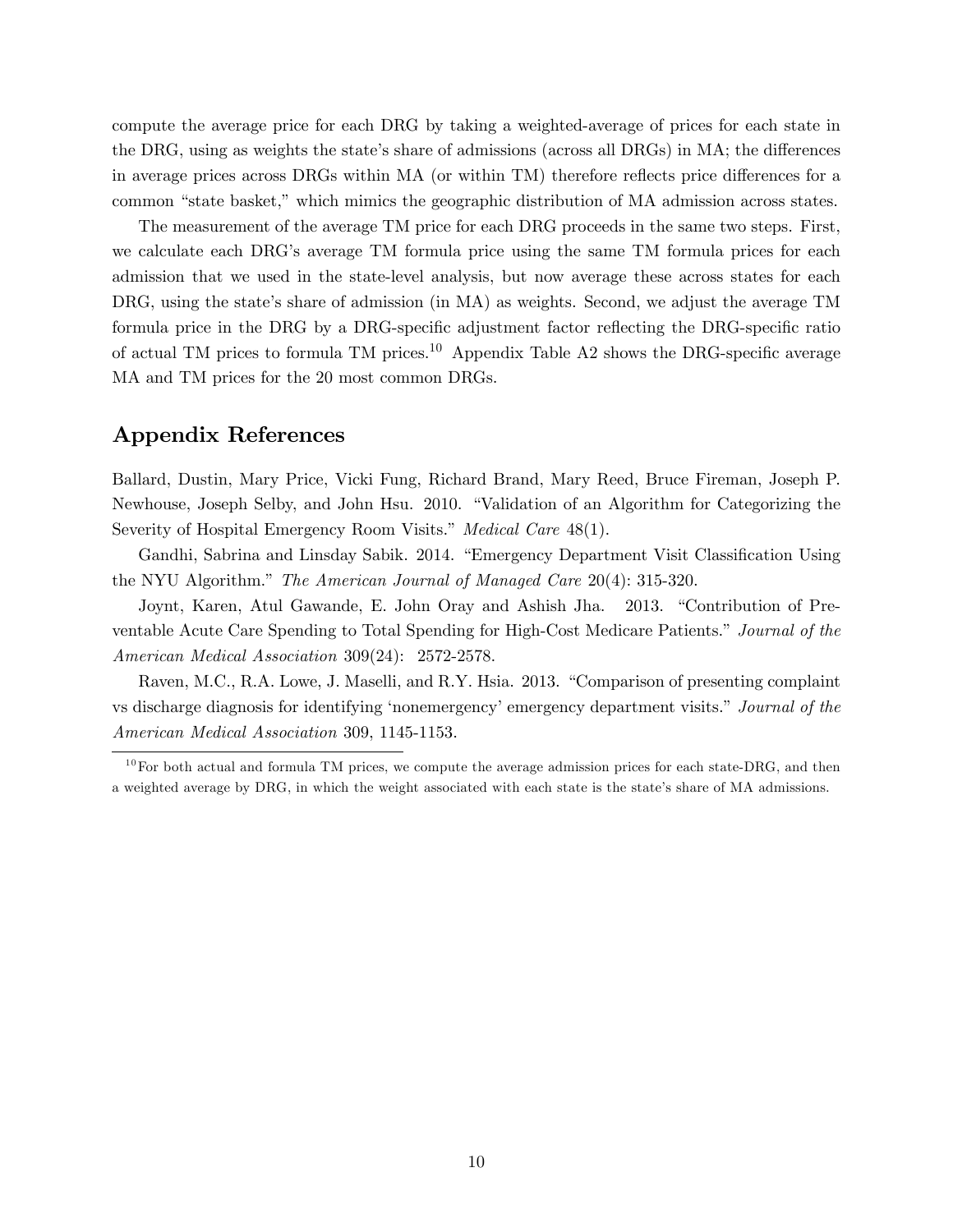Appendix Figure A1: States included in the baseline sample



Figure shows MA share of Medicare enrollment by state; states that are white are omitted from baseline sample. Appendix A and Appendix Table A1 provide more detail.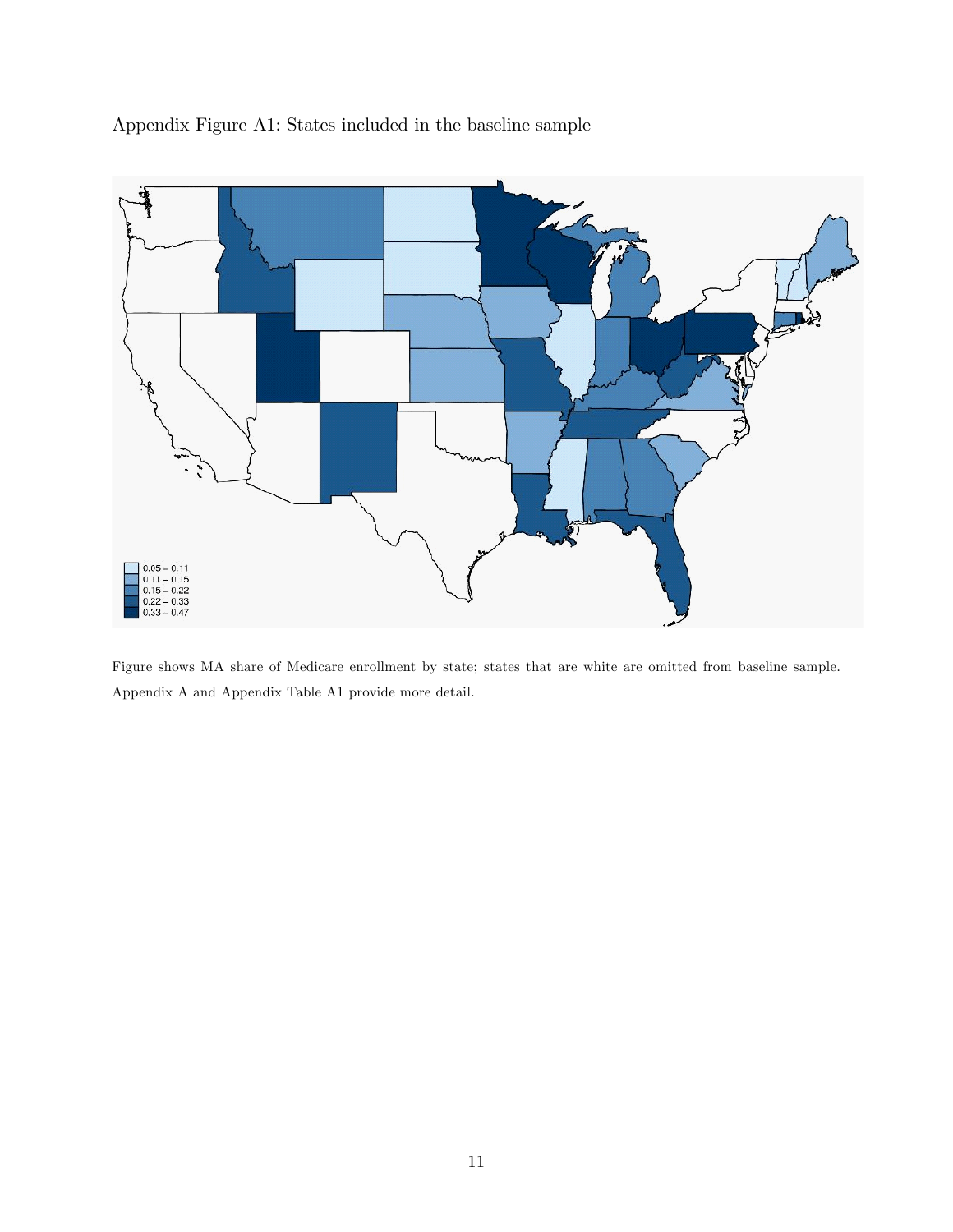

Appendix Figure A2: Mortality-Spending Relationship in TM and MA

Figure shows relationship between annual mortality rate and spending for each state, separately for TM (top panel) and MA (bottom panel). In the top panel, the size of each bubble is proportional to the number of TM enrollees in the state. In the bottom panel, the size of each bubble is proportional to the number of MA enrollees in the state.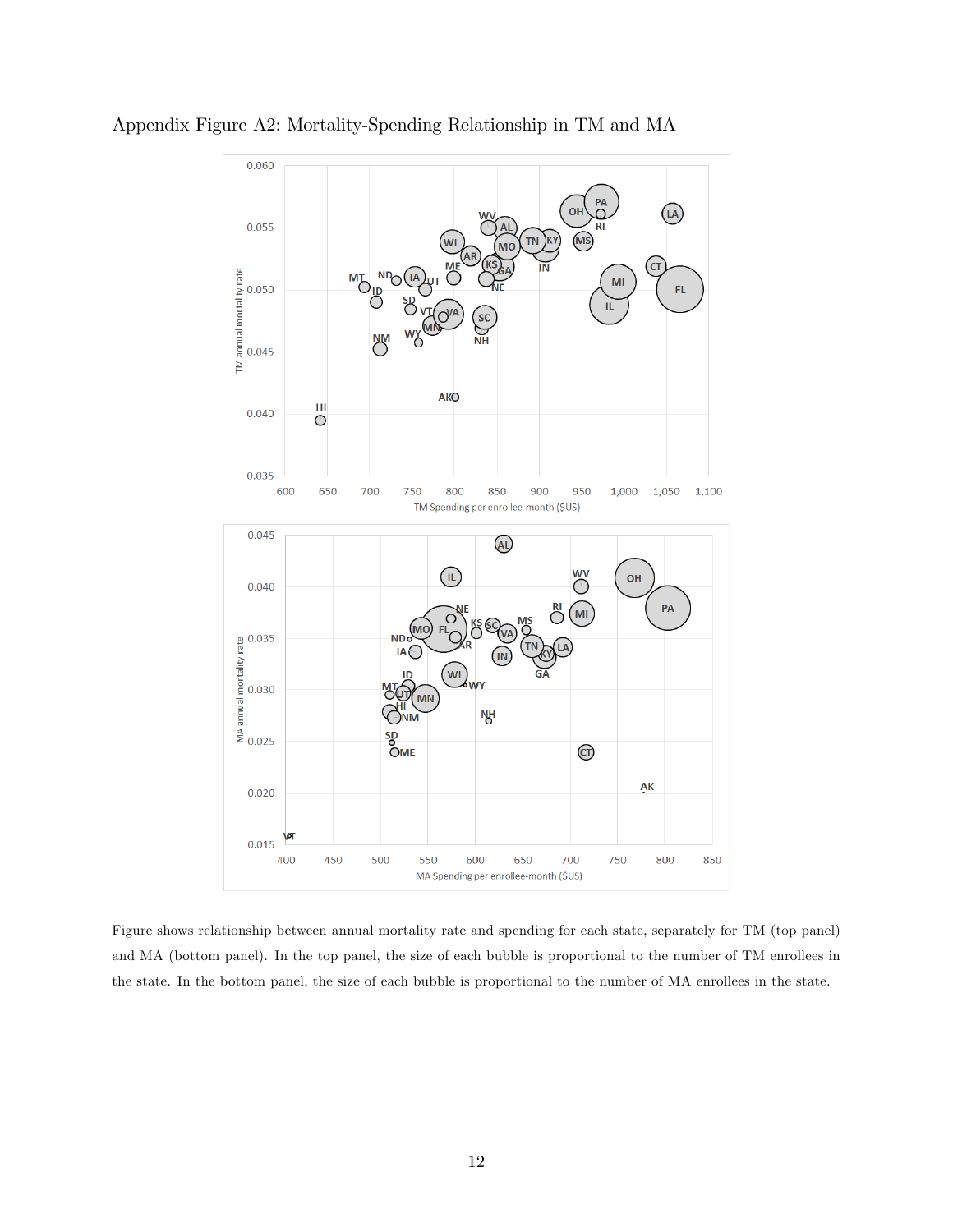Appendix Figure A3: Propensity score distributions



Figure shows the distribution of propensity scores in the baseline sample for the TM (black) and MA (gray) populations. The figure uses the specification reported in column (2) of Table 2, Panel B.row 3 of Table 9, where propensity scores are generated from a logit regression of an MA indicator on the components of the risk score formula: age, gender, Medicaid (dual) indicator, and HCC fixed effects, which is estimated county by county.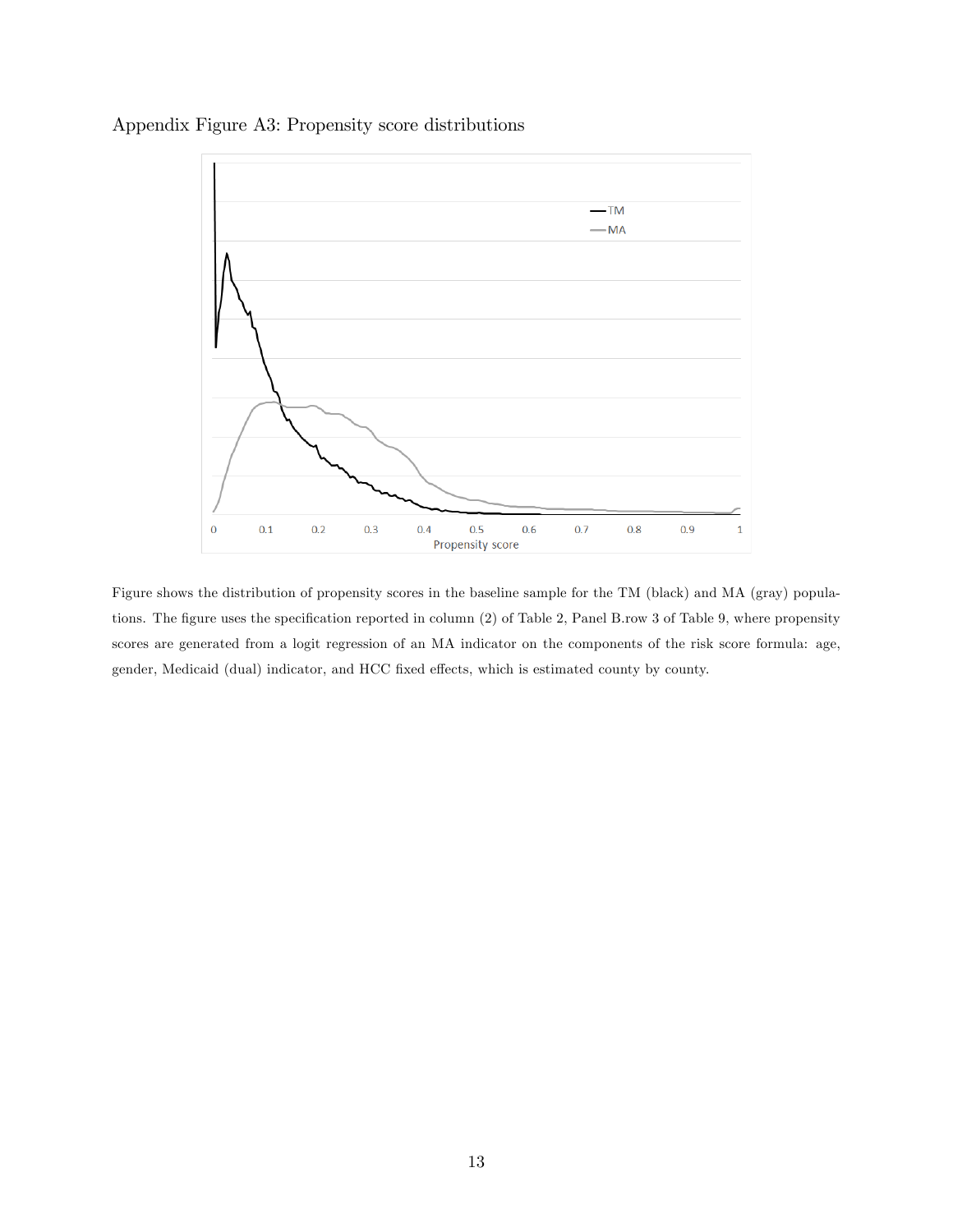|           |              | <b>HCCI</b> insurers | Counts of Enrollee-Months in HCCI Insurers |                     |                |                                  |
|-----------|--------------|----------------------|--------------------------------------------|---------------------|----------------|----------------------------------|
|           | MA Share (%) | share of MA (%)      | All HCCI                                   | All CMS             | cleaned<br>CMS | % Difference:<br>$((3)-(5))/(5)$ |
|           | (1)          | (2)                  | (3)                                        | (4)                 | (5)            | (6)                              |
| All       | 28.0         | 37.4                 | 32,505,844                                 | 44,371,265          | 41,684,486     | $-22.0$                          |
| <b>AL</b> | 22.4         | 28.2                 | 421,380                                    | 449,306             | 383,695        | 9.8                              |
| АK        | 0.8          | 58.6                 | 2,602                                      | 2,680               | 2,631          | $-1.1$                           |
| AZ        | 39.2         | 53.9                 | 648,500                                    | 1,807,922           | 1,628,786      | $-60.2$                          |
| AR        | 14.5         | 43.3                 | 272,328                                    | 285,038             | 284,887        | $-4.4$                           |
| CA        | 42.9         | 22.6                 | 642,277                                    | 4,169,255           | 4,071,737      | $-84.2$                          |
| CO        | 39.2         | 47.9                 | 354,798                                    | 1,076,124           | 1,013,937      | $-65.0$                          |
| СT        | 21.5         | 20.9                 | 210,161                                    | 236,303             | 194,975        | 7.8                              |
| DE        | 3.8          | 72.0                 | 39,199                                     | 37,995              | 35,596         | 10.1                             |
| DC        | 13.6         | 12.4                 | 6,317                                      | 10,271              | 5,019          | 25.9                             |
| FL.       | 32.8         | 56.6                 | 5,097,850                                  | 6,019,462           | 5,458,355      | $-6.6$                           |
| GA        | 24.4         | 69.1                 | 1,739,812                                  | 1,821,869           | 1,729,667      | 0.6                              |
| HI        | 49.1         | 23.1                 | 151,329                                    | 220,785             | 153,906        | $-1.7$                           |
| ID        | 33.0         | 37.9                 | 244,680                                    | 266,744             | 259,697        | $-5.8$                           |
| IL.       | 11.1         | 59.7                 | 1,094,149                                  | 1,119,609           | 1,091,129      | 0.3                              |
| IN        | 18.2         | 47.4                 | 784,123                                    | 795,364             | 778,536        | 0.7                              |
| IA        | 14.7         | 61.5                 | 444,714                                    | 455,813             | 454,166        | $-2.1$                           |
| ΚS        | 12.3         | 61.1                 | 300,774                                    | 306,948             | 302,071        | $-0.4$                           |
| KY        | 18.2         | 60.9                 | 685,965                                    | 696,447             | 696,236        | $-1.5$                           |
| LA        | 28.0         | 57.2                 | 932,542                                    | 953,417             | 935,861        | $-0.4$                           |
| ME        | 15.6         | 25.0                 | 87,411                                     | 90,216              | 90,087         | $-3.0$                           |
| MD        | 9.3          | 27.9                 | 180,940                                    | 183,320             | 154,445        | 17.2                             |
| MA        | 25.4         | 8.2                  | 140,131                                    | 194,537             | 103,079        | 35.9                             |
| MI        | 18.5         | 16.2                 | 446,674                                    | 453,679             | 444,670        | 0.5                              |
| MN        | 49.8         | 9.2                  | 321,824                                    | 340,132             | 340,008        | $-5.3$                           |
| MS        | 10.0         | 49.2                 | 197,121                                    | 205,978             | 205,846        | $-4.2$                           |
| MO        | 24.6         | 46.7                 | 999,750                                    | 1,037,740           | 999,320        | 0.0                              |
| MT        | 19.9         | 54.6                 | 166,173                                    | 173,636             | 173,559        | $-4.3$                           |
| <b>NE</b> | 13.0         | 68.1                 | 230,020                                    | 237,516             | 235,717        | $-2.4$                           |
| <b>NV</b> | 36.0         | 87.9                 | 337,836                                    | 1,021,319           | 1,020,570      | $-66.9$                          |
| <b>NH</b> | 8.5          | 35.1                 | 56,321                                     | 57,540              | 57,242         | $-1.6$                           |
| NJ        | 14.4         | 60.1                 | 706,632                                    | 1,060,082           | 1,028,209      | $-31.3$                          |
| NΜ        | 30.0         | 20.6                 | 142,307                                    | 169,552             | 148,360        | $-4.1$                           |
| NY        | 35.9         | 14.6                 | 539,254                                    | 1,405,315           | 1,270,208      | $-57.5$                          |
| <b>NC</b> | 19.5         | 53.5                 |                                            |                     |                | 16.4                             |
| <b>ND</b> | 9.0          | 59.9                 | 1,324,226<br>54,576                        | 1,401,748<br>57,067 | 1,138,093      | $-4.3$                           |
| OH        |              |                      |                                            |                     | 57,052         |                                  |
|           | 39.4         | 57.0                 | 3,856,644                                  | 3,957,898           | 3,855,415      | 0.0                              |
| OK        | 16.8         | 46.9                 | 183,566                                    | 428,148             | 416,256        | $-55.9$                          |
| OR        | 47.8         | 15.1                 | 205,505                                    | 416,014             | 401,139        | $-48.8$                          |
| PA        | 43.1         | 18.4                 | 1,539,253                                  | 1,676,370           | 1,583,624      | $-2.8$                           |
| RI        | 44.2         | 44.4                 | 302,571                                    | 308,224             | 283,232        | 6.8                              |
| SC        | 16.5         | 36.3                 | 396,921                                    | 409,194             | 408,879        | $-2.9$                           |
| SD        | 9.0          | 69.2                 | 78,564                                     | 82,584              | 82,534         | $-4.8$                           |
| TN        | 26.9         | 48.0                 | 1,086,782                                  | 1,192,598           | 1,073,406      | $1.2$                            |
| ТX        | 21.6         | 52.6                 | 1,478,223                                  | 3,092,452           | 2,753,984      | $-46.3$                          |
| UT        | 38.8         | 51.4                 | 480,772                                    | 517,799             | 500,744        | $-4.0$                           |
| VT        | 5.1          | 56.9                 | 29,216                                     | 29,260              | 29,244         | $-0.1$                           |

Appendix Table A1: Construction of baseline sample

All data except from column (3) are from CMS. Columns (1) and (2) show the MA share of total Medicare enrollment and the HCCI insurers' share of MA enrollment, respectively. Columns (3) through (5) show counts of enrollee-months in the HCCI insurers in different data sets. Columns  $(3)$  and  $(4)$  are based on the full sample of data (see columns (7) and (3) of Table 1, respectively). Column (5) excludes enrollees in SNP plans. States that are in bold are those that are included in our baseline sample (using our criteria of being within 10%), and correspond to columns (8) and (6) of Table 1, respectively.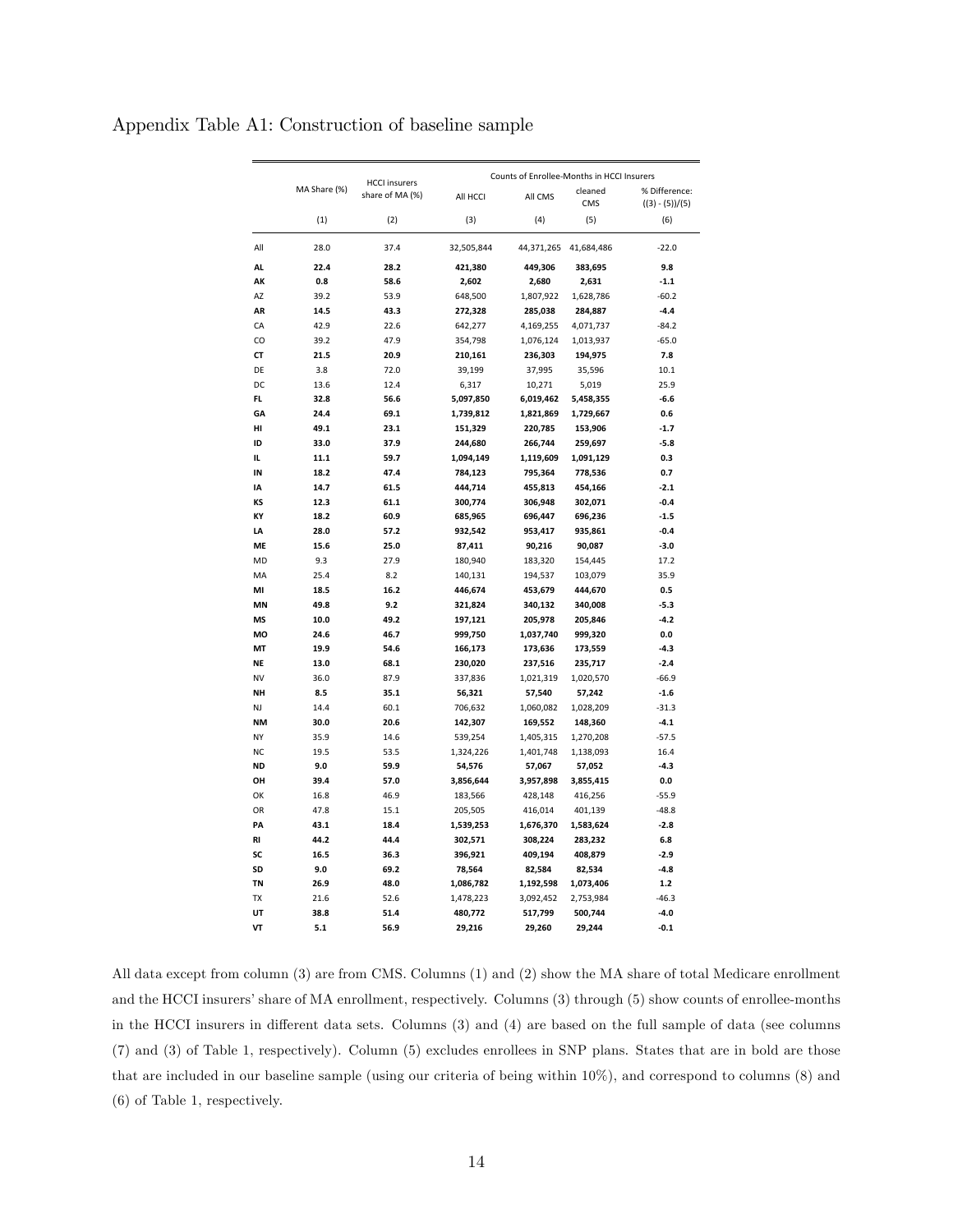## Appendix Table A2: MA-TM prices differences for most common DRGs

| <b>DRG Code</b>                            | <b>DRG Description</b>                                             | <b>MA Admissions</b> | MA price | TM price | (MA-TM)/TM |
|--------------------------------------------|--------------------------------------------------------------------|----------------------|----------|----------|------------|
| (1)                                        | (2)                                                                | (3)                  | (4)      | (5)      | (6)        |
| All DRGs (weighted by MA admission shares) |                                                                    | 488,008              | 10,054   | 9,945    | 1.1%       |
| 470                                        | Major Joint Replacement Or Reattachment Of Lower Extremity W/O Mcc | 23,879               | 12,387   | 12,005   | 3.2%       |
| 392                                        | Esophagitis, Gastroent & Misc Digest Disorders W/O Mcc             | 10,897               | 4,203    | 4,328    | $-2.9%$    |
| 871                                        | Septicemia Or Severe Sepsis W/O Mv 96+ Hours W Mcc                 | 10,035               | 11,490   | 11,540   | $-0.4%$    |
| 291                                        | Heart Failure & Shock W Mcc                                        | 9,595                | 8,917    | 9,009    | $-1.0%$    |
| 292                                        | Heart Failure & Shock W Cc                                         | 9,113                | 5,939    | 6,075    | $-2.2%$    |
| 312                                        | Syncope & Collapse                                                 | 8,032                | 4,255    | 4,476    | $-4.9%$    |
| 690                                        | Kidney & Urinary Tract Infections W/O Mcc                          | 8,024                | 4,544    | 4,729    | $-3.9%$    |
| 194                                        | Simple Pneumonia & Pleurisy W Cc                                   | 7,488                | 6,017    | 6,049    | $-0.5%$    |
| 310                                        | Cardiac Arrhythmia & Conduction Disorders W/O Cc/Mcc               | 7,185                | 3,513    | 3,495    | 0.5%       |
| 247                                        | Perc Cardiovasc Proc W Drug-Eluting Stent W/O Mcc                  | 6,710                | 11,865   | 11,510   | 3.1%       |
| 313                                        | Chest Pain                                                         | 6,682                | 3,182    | 3,381    | $-5.9%$    |
| 190                                        | Chronic Obstructive Pulmonary Disease W Mcc                        | 6,599                | 7,021    | 7,238    | $-3.0%$    |
| 378                                        | G.I. Hemorrhage W Cc                                               | 6,396                | 6,010    | 6,098    | $-1.4%$    |
| 287                                        | Circulatory Disorders Except Ami, W Card Cath W/O Mcc              | 6,291                | 6,351    | 6,387    | $-0.6%$    |
| 641                                        | Nutritional & Misc Metabolic Disorders W/O Mcc                     | 6,129                | 4,155    | 4,255    | $-2.3%$    |
| 193                                        | Simple Pneumonia & Pleurisy W Mcc                                  | 5,682                | 8,670    | 8,717    | $-0.5%$    |
| 192                                        | Chronic Obstructive Pulmonary Disease W/O Cc/Mcc                   | 5,508                | 4,300    | 4,355    | $-1.3%$    |
| 191                                        | Chronic Obstructive Pulmonary Disease W Cc                         | 5,424                | 5,724    | 5,835    | $-1.9%$    |
| 683                                        | Renal Failure W Cc                                                 | 5,395                | 6,197    | 6,391    | $-3.0%$    |
| 65                                         | Intracranial Hemorrhage Or Cerebral Infarction W Cc                | 5,176                | 6,967    | 7,051    | $-1.2%$    |

Table reports average prices for a hospital admission in TM and MA for the top 20 DRGs, and overall across all DRGs (not limited to the top 20). Averages are computed for each DRG using a common (MA) "basket" of state admission shares. Sample is a subset of our baseline sample; it is limited to all MA inpatient admissions to hospitals that are paid (by CMS) under prospective payment system (PPS).